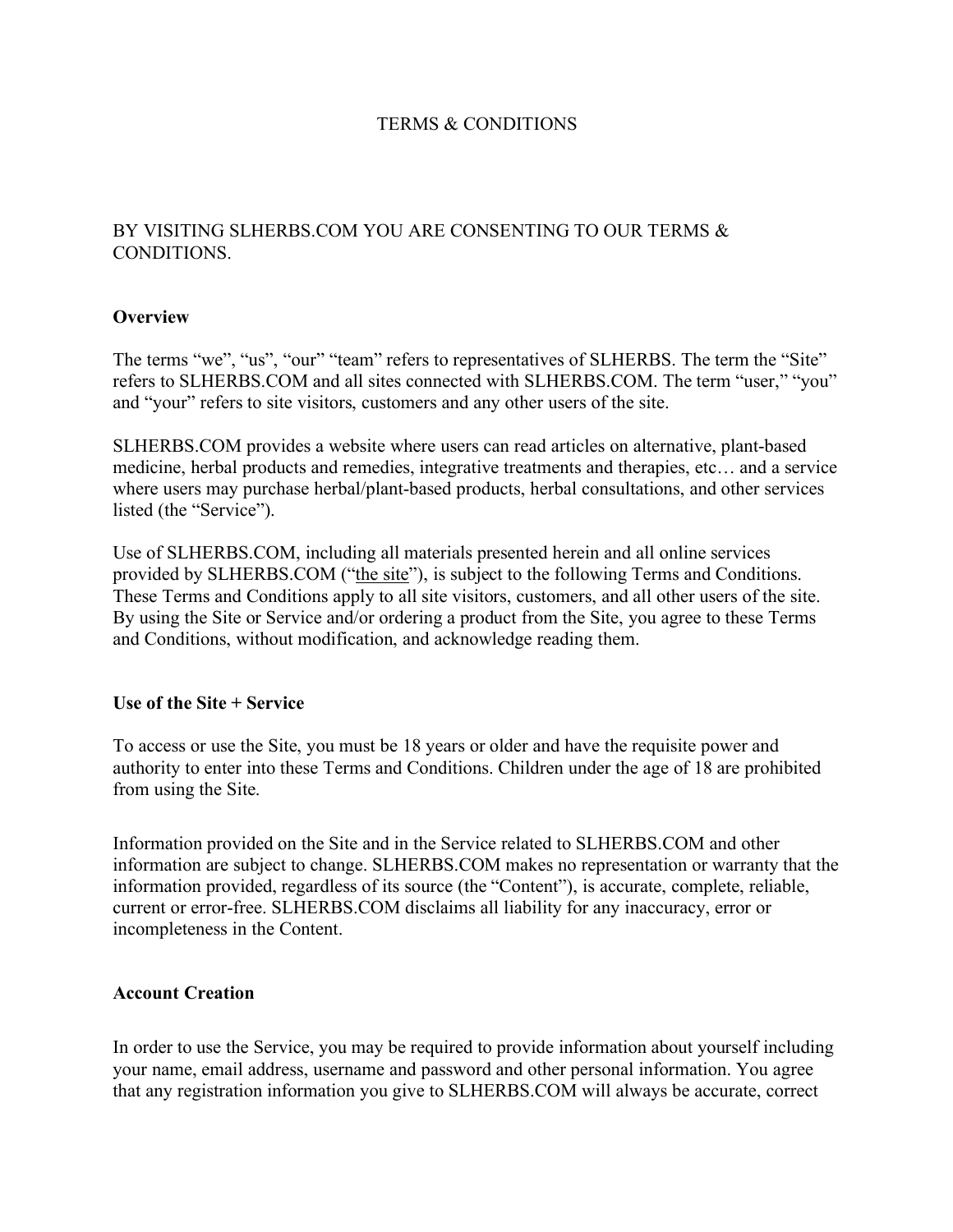and up to date. You must not impersonate someone else or provide account information or an email address other than your own.

# **Lawful Purposes**

You may use the Site and Service for lawful purposes only. Your account must not be used for any illegal or unauthorized purpose. You must not, in the use of the Service, violate any laws in your jurisdiction.

You agree to be financially responsible for all purchases made by you or someone acting on your behalf through the Site. You agree to use the Site and to purchase services or products through the Site for legitimate, non-commercial purposes only.

You shall not post or transmit through the Site any material which violates or infringes the rights of others, or which is threatening, abusive, defamatory, libelous, invasive of privacy or publicity rights, vulgar, obscene, profane or otherwise objectionable, contains injurious formulas, recipes, or instructions, which encourages conduct that would constitute a criminal offense, give rise to civil liability or otherwise violate any law.

### **Refusal of Service**

SLHERBS.COM reserves the right to refuse service to any order, person or entity without obligation to assign reason for doing so. SLHERBS.COM may at any time change or discontinue any aspect or feature of the Site or Service.

### **Order Confirmation**

We will email you to confirm the placement of your order and with details concerning product or service delivery. In the event that there is an error in this email confirmation, it is your responsibility to inform us as soon as possible.

If you've signed up for a subscription with us, the subscription renews automatically and your credit card will be charged fees stated at the time of purchase (or the introductory rate during introductory period). Price may change at the end of your subscription period. Your subscription will start as soon as your credit card is successfully charged.

If you have signed up for an online class or workshop, confirmation that we have received your order and payment does not constitute acceptance into the class or workshop. We will email you separately to confirm that you have been accepted into the class or workshop.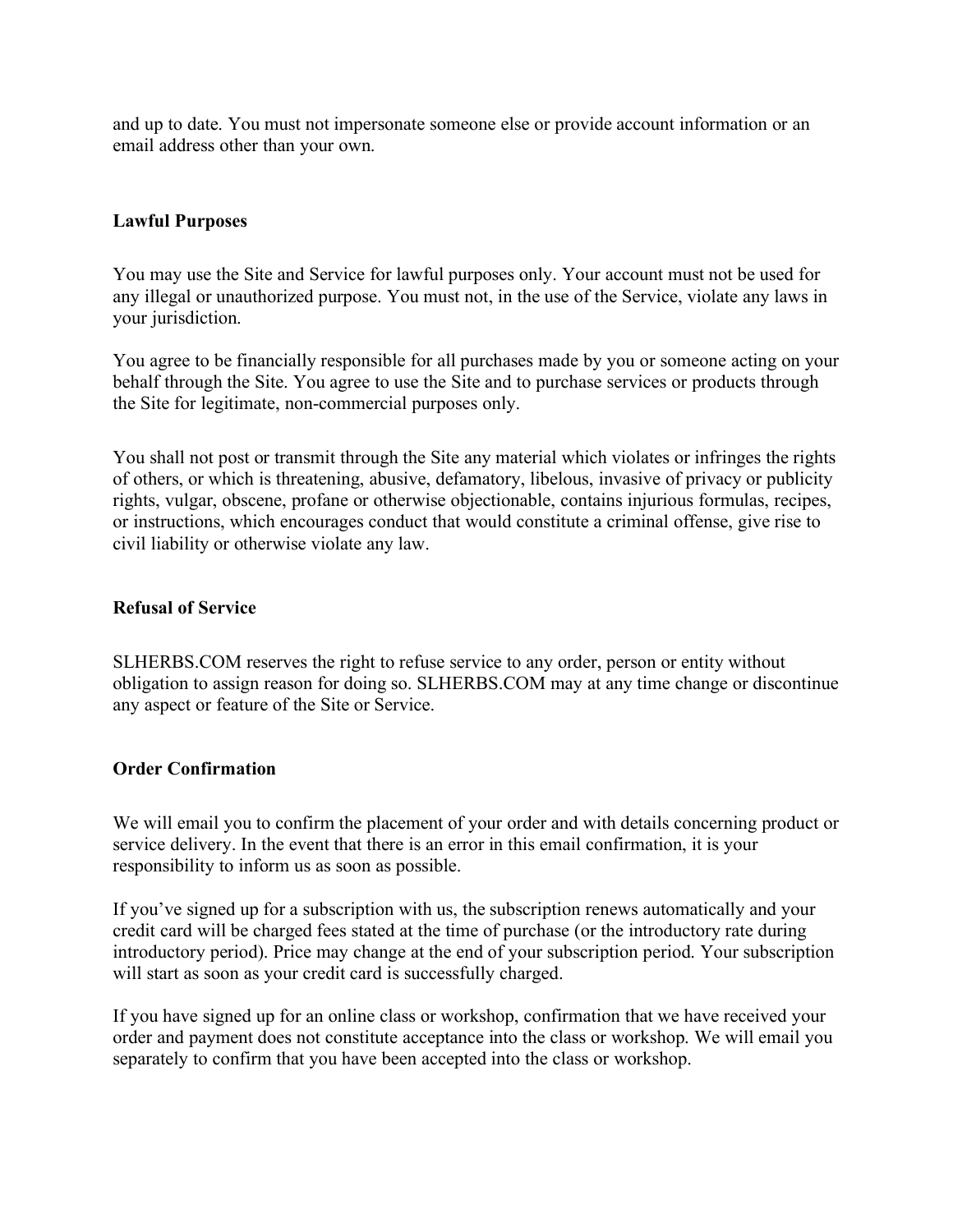If you have submitted a deposit or payment in full for a service, SLHERBS.COM has the exclusive right to deny service if deemed necessary. If service is denied, a refund will be provided in full.

### **Cancellations, Refunds & Returns**

SLHERBS.COM requires a 24hr cancelation notice for all service appointments scheduled or consultation fee will be forfeited. All purchases are final on custom blends and protocols. Prepackaged products maybe returned and refunded if packaging seal has not been broken. Buyer pays all shipping regarding refunds and products.

### **Product Description**

We endeavor to describe and display the Service as accurately as possible. While we try to be as clear as possible in explaining the Service, please do not accept that the Site is entirely accurate, current, or error-free. From time to time we may correct errors in pricing and descriptions, because we might not have drank enough coffee the day we published something. We reserve the right to refuse or cancel any order with an incorrect price listing.

### **Material You Submit to the Site**

You shall not upload, post or otherwise make available on the Site any artwork, photos or other materials (collectively "Materials") protected by copyright, trademark or other proprietary right without the express written permission of the owner of the copyright, trademark or other proprietary right. The burden of determining that any Materials are not so protected rests entirely with you. You shall be liable for any damage resulting from any infringement of copyrights, trademarks, or other proprietary rights, or any other harm resulting from such a submission and shall indemnify SLHERBS.COM from any claim against SLHERBS.COM resulting from your posting of Materials to the site. For all Materials submitted by you to the Site, you automatically represent or warrant that you have the authority to use and distribute the Materials, and that the use or display of the Materials will not violate any laws, rules, regulations or rights of third parties.

SLHERBS.COM reserves the right to remove from the site any Materials submitted by you that it deems inappropriate for the site or that appears to violate these terms and conditions.

### **Intellectual Property Rights to Your Materials**

SLHERBS.COM does not claim ownership of Material you supply to SLHERBS.COM .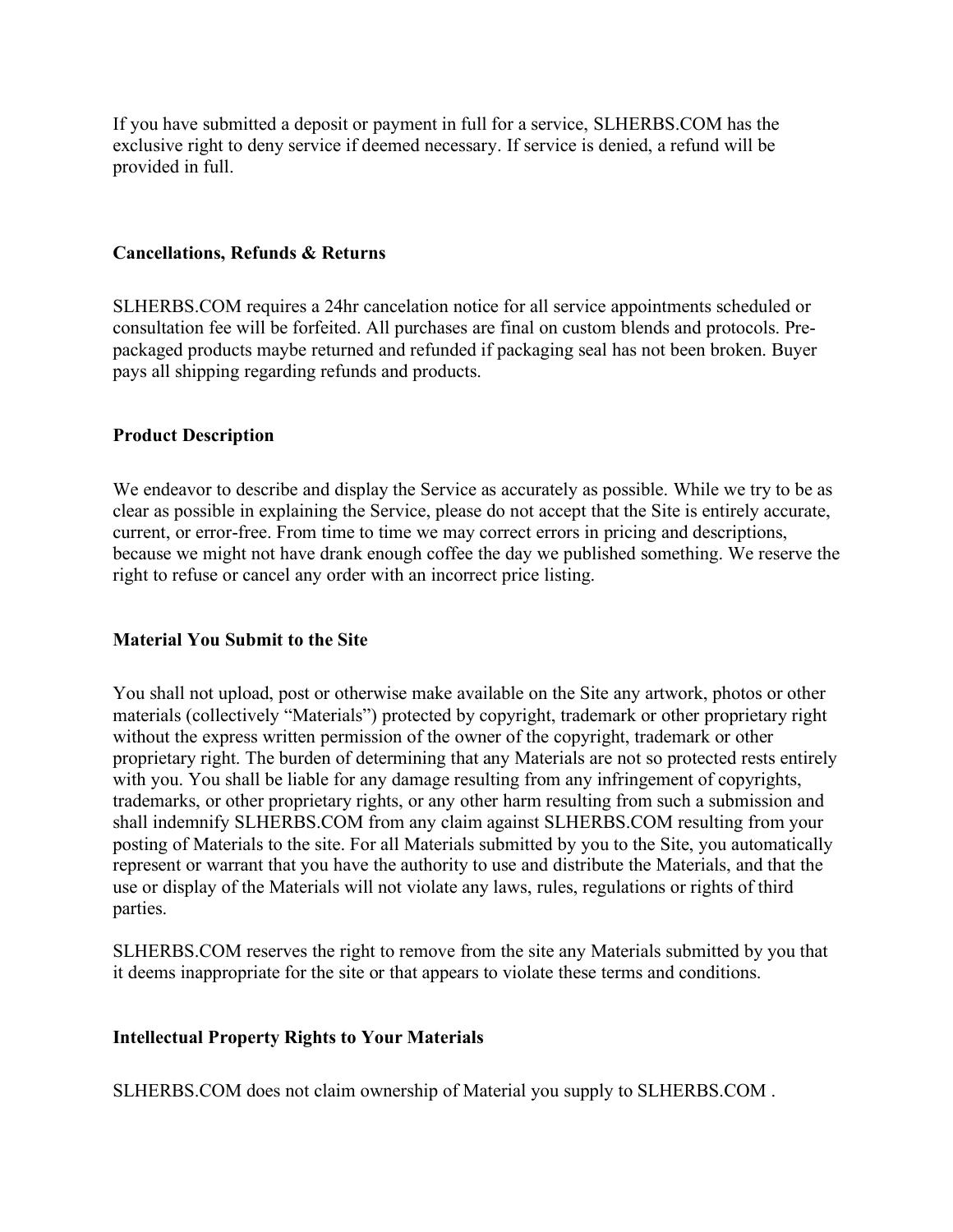However, the act of posting Material to the site conveys an irrevocable, worldwide license to SLHERBS.COM to use and distribute the posted Material in connection with SLHERBS's website and any related SLHERBS.COM publications. You retain copyright ownership and any other rights you may rightfully hold in any content that you submit through the Service. By submitting Material to SLHERBS.COM, you agree to hold SLHERBS.COM harmless from and against all claims, liabilities and expenses arising out of any potential or actual copyright or trademark misappropriation or infringement claimed against you.

### **Our Intellectual Property**

All content provided on the Site and in the Service are the intellectual property of SLHERBS.COM. The content of the Site and Service are protected by United States trademark, trade dress and copyright law. You may not modify, publish, transmit, participate in the transfer or sale of, create derivative works from, distribute, display, reproduce or perform, or in any way exploit in any format whatsoever any of the content of the Site or the Service, in whole or in part without our prior written consent. You may not remove any trademark, copyright, or other notice from the content of the Site or the Service. We reserve the right to immediately remove you from the Service, without refund, at to pursue all available legal remedies against you if you are caught violating this intellectual property policy.

#### **Affiliate Disclaimer**

The purpose of this website is to be educational. There are a lot of ideas here, and there are also a lot of suggestions for tools, websites, and advice on SLHERBS.COM. Some of the links to these tools and websites are regular links. And some of these links are links that, if you click them and purchase, I might get a commission in exchange.

### **Changed Terms**

We may at any time amend these Terms and Conditions. Such amendments are effective immediately upon notice to you by us posting the new Terms and Conditions on this Site. Any use of the Site or Service by you after being notified means you accept these amendments. We reserve the right to update any portion of our Site and Service, including these Terms and Conditions at any time. We will post the most recent versions to the Site and list the effective dates on the pages of our Terms and Conditions.

#### **Limitation of Liability**

You agree that under no circumstances shall we be liable for direct, indirect, incidental, consequential, special, punitive, exemplary, or any other damages arising out of your use of the Site or Service. Additionally, SLHERBS.COM is not liable for damages in connection with (i) any failure of performance, error, omission, denial of service, attack, interruption, deletion,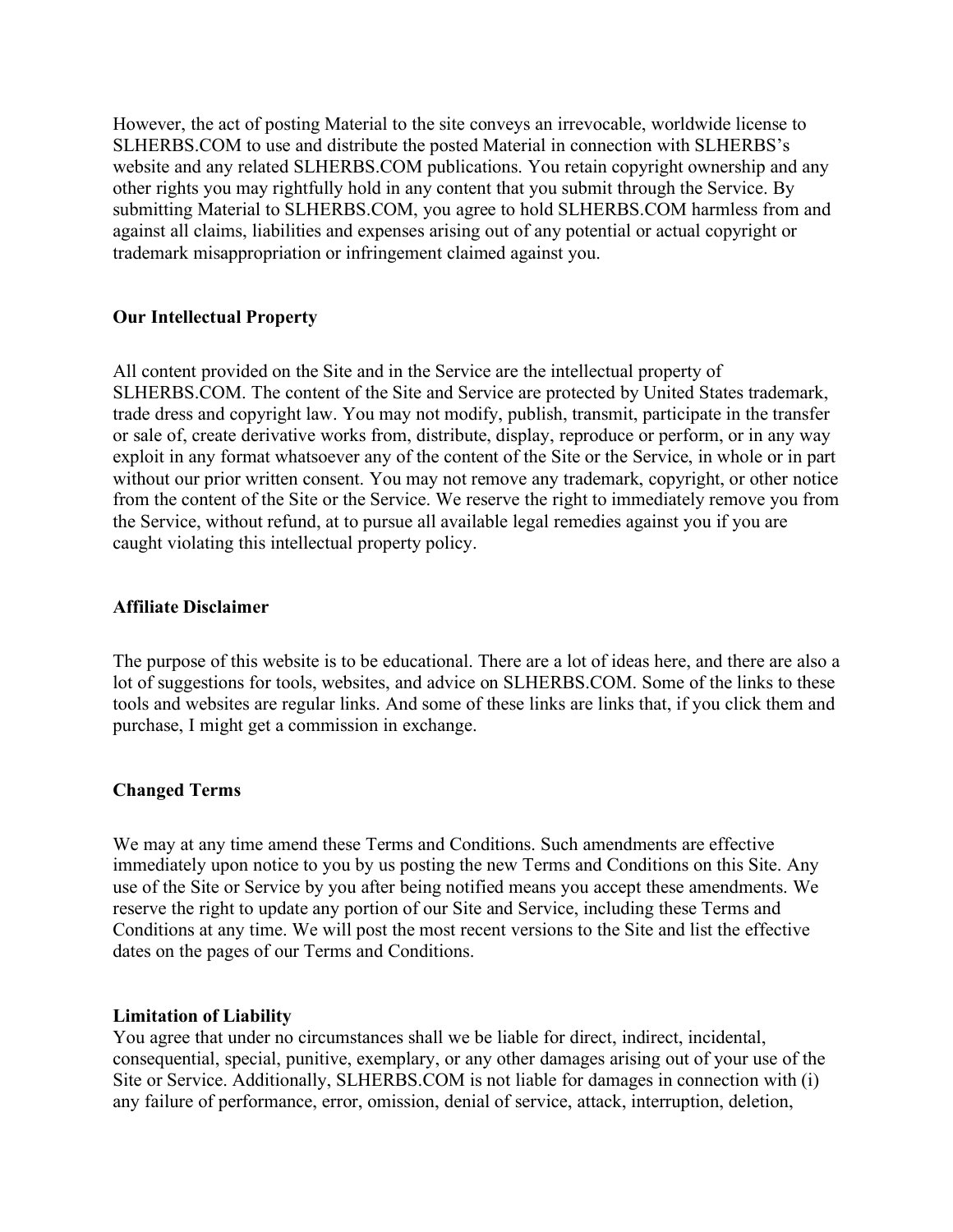defect, delay in operation or transmission, computer virus or line or system failure; (ii) loss of revenue, anticipated profits, business, savings, goodwill or data; and (iii) third party theft of, destruction of, unauthorized access to, alteration of, or use of your information or property, regardless of our negligence, gross negligence, failure of an essential purpose and whether such liability arises in negligence, contract, tort, or any other theory of legal liability.

The foregoing applies even if SLHERBS.COM has been advised of the possibility of or could have foreseen the damages. In those states that do not allow the exclusion or limitation of liability for the damages, our liability is limited to the fullest possible extent permitted by law. In no event shall SLHERBS's cumulative liability to you exceed the total purchase price of the Service you have purchased from SLHERBS.COM, and if no purchase has been made by you SLHERBS's cumulative liability to you shall not exceed \$100.

# **Third Party Resources**

The Site and the Service contain links to third party websites and resources. You acknowledge and agree that we are not responsible or liable for the availability, accuracy, content or policies of third party websites or resources. Links to such websites or resources do not imply any endorsement by or affiliation with HOM. You acknowledge sole responsibility for and assume all risk arising from your use of any such websites or resources.

### **Indemnification**

You shall indemnify and hold us harmless from and against any and all losses, damages, settlements, liabilities, costs, charges, assessments and expenses, as well as third party claims and causes of action, including, without limitation, attorneys' fees, arising out of any breach by you of any of these Terms and Conditions, or any use by you of the Site or Service. You shall provide us with such assistance, without charge, as we may request in connection with any such defense, including, without limitation, providing us with such information, documents, records and reasonable access to you, as we deem necessary. You shall not settle any third party claim or waive any defense without our prior written consent.

### **Effect of Headings**

The subject headings of the paragraphs and subparagraphs of this Agreement are included for convenience only and shall not affect the construction or interpretation of any of its provisions.

### **Waiver**

No waiver of any of the provisions of this Agreement by SLHERBS.COM shall be deemed, or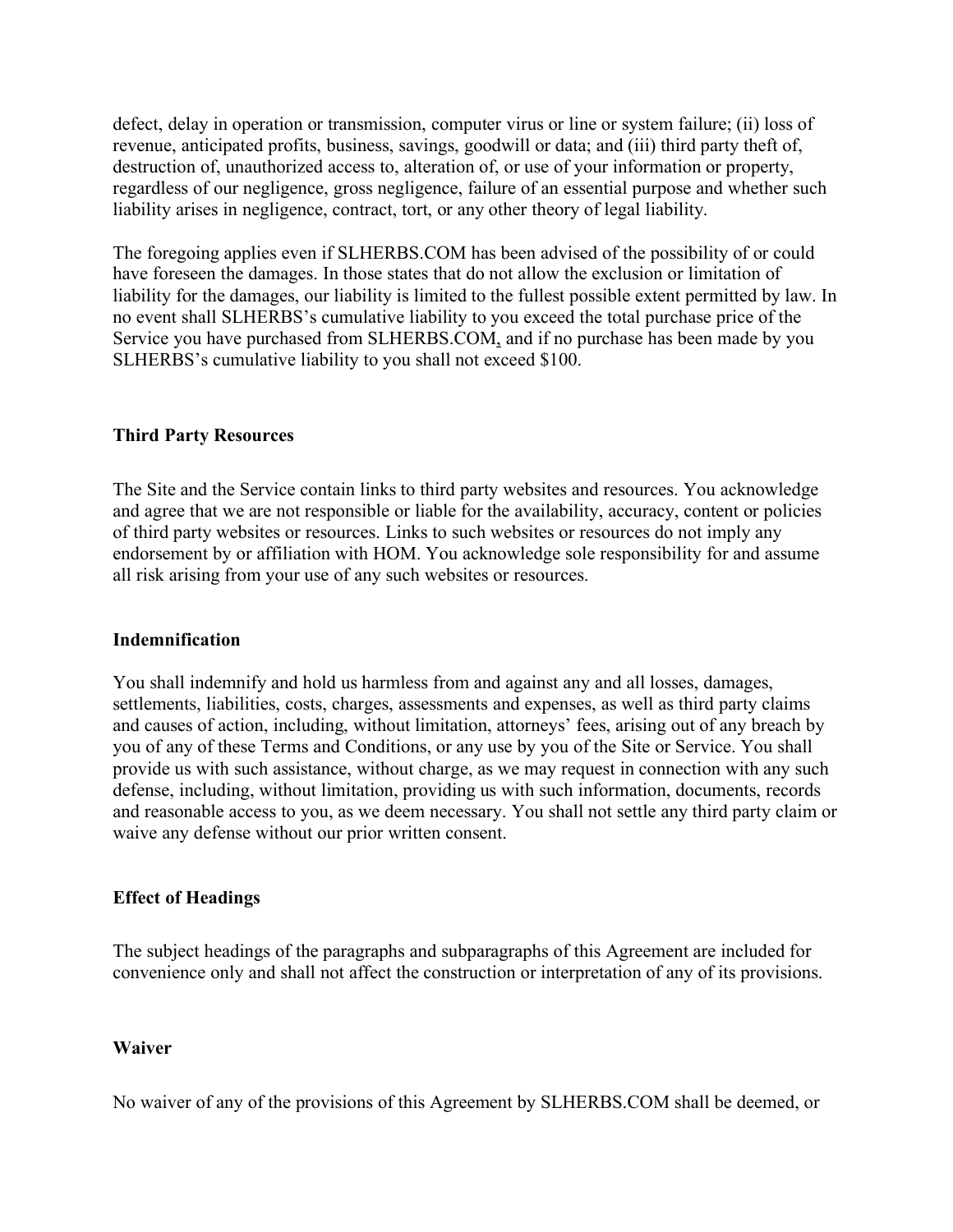shall constitute, a waiver of any other provision, whether or not similar, nor shall any waiver constitute a continuing waiver. No waiver shall be binding unless executed in writing by SLHERBS.COM.

### **Notices**

All notices, requests, demands, and other communications under this Agreement shall be in writing and properly addressed as follows:

### **Governing Law; Venue; Mediation**

This Agreement shall be construed in accordance with, and governed by, the laws of the State of Colorado as applied to contracts that are executed and performed entirely in Colorado. The exclusive venue for any arbitration or court proceeding based on or arising out of this Agreement shall be Adams County Court. The parties agree to attempt to resolve any dispute, claim or controversy arising out of or relating to this Agreement by mediation, which shall be conducted under the then current mediation procedures of The CPR Institute for Conflict Prevention & Resolution or any other procedure upon which the parties may agree. The parties further agree that their respective good faith participation in mediation is a condition precedent to pursuing any other available legal or equitable remedy, including litigation, arbitration or other dispute resolution procedures.

### **Recovery of Litigation Expenses**

If any legal action or any arbitration or other proceeding is brought for the enforcement of this Agreement, or because of an alleged dispute, breach, default, or misrepresentation in connection with any of the provisions of this Agreement, the successful or prevailing party or parties shall be entitled to recover reasonable attorneys' fees and other costs incurred in that action or proceeding, in addition to any other relief to which it or they may be entitled.

#### **Severability**

If any term, provision, covenant, or condition of this Agreement is held by an arbitrator or court of competent jurisdiction to be invalid, void, or unenforceable, the rest of the Agreement shall remain in full force and effect and shall in no way be affected, impaired, or invalidated.